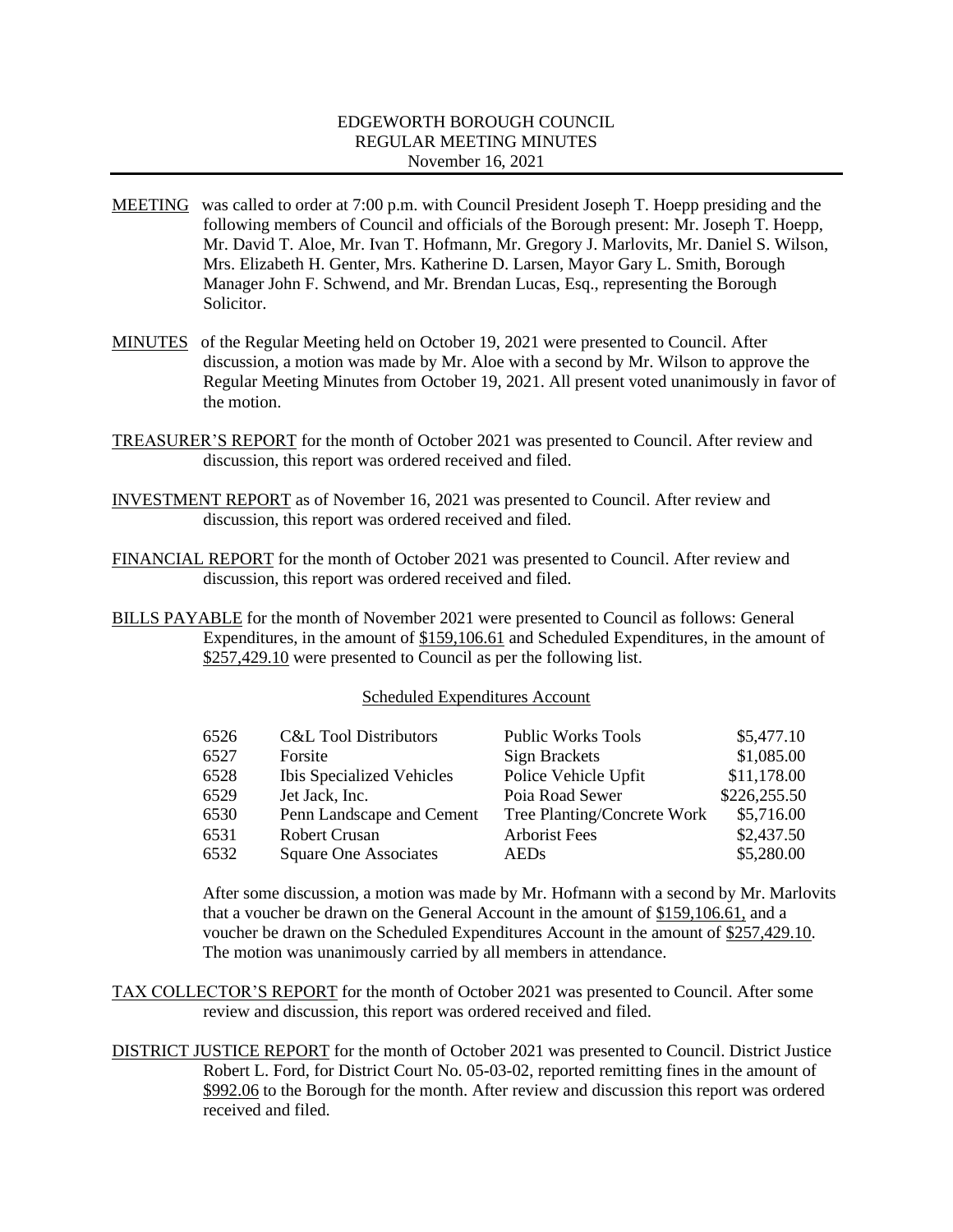- POLICE REPORT for the month of October 2021 was presented to Council. After review and discussion, this report was ordered received and filed.
- FIRE REPORT for the month of October 2021 was presented to Council. After review and discussion, this report was ordered received and filed.
- PUBLIC WORKS REPORT for the month of October 2021 was presented to Council. Mr. Schwend provided an update on discussions with PennDOT and Sewickley Heights Borough regarding Way Hollow Road. After discussion, this report was ordered received and filed.
- BUILDING PERMIT AND ZONING PERMIT REPORTS for the month of October 2021 were presented to Council. After review and discussion, these reports were ordered received and filed.
- QUAKER VALLEY COG REPORT for the month of October 2021 was presented to Council. After discussion, this report was ordered received and filed.
- MS4 UPDATE AND PUBLIC PARTICIPATION: President Hoepp opened the floor for public comment on the topic of stormwater by reviewing the October 2021 MS4 report. After discussion, the report was ordered received and filed.

### CORRESPONDENCE:

- A. Minutes from the Edgeworth Municipal Authority were received.
- B. Minutes from the Leetsdale Municipal Authority were received.

## RECOGNITION OF VISITORS CONCERNING NON-AGENDA ITEMS:

Mr. William Lang 617 Maple Lane

### OLD BUSINESS:

### PUBLIC HEARING CONCERNING ORDINANCE 556 – AMENDING PROVISIONS OF THE ZONING ORDINANCE RELATING TO SMALL CELL WIRELESS COMMUNICATIONS

FACILITIES: President Hoepp opened a public hearing to discuss the proposed Small Cell Wireless Communications ordinance at 7:25 pm. Mr. Schwend stated that the Borough Planning Commission and the Allegheny County Planning Commission both recommended approval of the ordinance as advertised, and that the ordinance complies with all recent updates to state and federal law. After brief discussion, the public hearing was closed at 7:30 pm. A motion was made by Mr. Hofmann with a second from Mr. Aloe to adopt Ordinance 556 – Amending Provisions of the Zoning Ordinance Relating to Small Cell Wireless Communications Facilities. A roll call vote was taken, and all members voted unanimously in favor.

### NEW BUSINESS:

### ACTION CONCERNING 2022 PROPOSED BUDGET – AUTHORIZATION TO ADVERTISE

BUDGET: Mr. Wilson stated that the Finance Committee met with the professional staff and reviewed the proposed 2022 budget in its entirety. For the nineteenth consecutive year, there is no proposed property tax increase for Edgeworth residents. Mr. Wilson highlighted expenditure increases in employee wages and operations of the Edgeworth Recycling Center. Mr. Schwend explained that the Borough did not experience expected negative financial impacts from the Covid-19 pandemic, and income is expected to remain constant. He noted scheduled expenditure funds reserved for streambank restoration along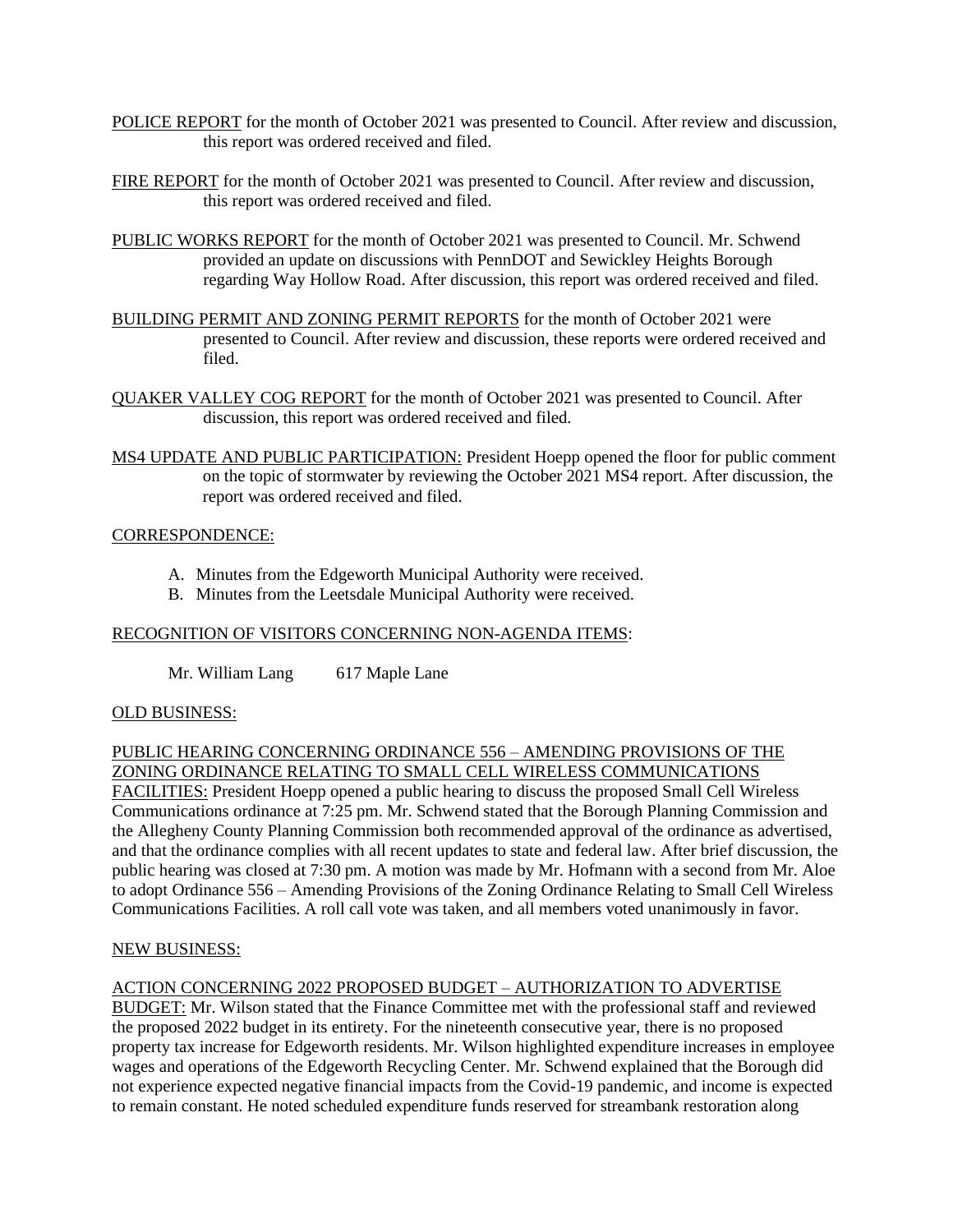Creek Drive, Borough building maintenance, the purchase of a vehicle lift for the Public Works department, repairs to the Church Lane sewer line, and completion of the street sign program in 2022. Mr. Hofmann expressed support for the vehicle lift, due to the ultimate cost savings in labor and outsourcing that would otherwise be incurred. After review and discussion, a motion was made by Mr. Wilson with a second from Mrs. Genter to authorize the advertisement of the 2022 budget. All present voted in favor of the motion.

ACTION CONCERNING RESOLUTION 2021-12 – ESTABLISHING THE PROGRAM CRITERIA FOR THE VOLUNTEER SERVICE CREDIT PROGRAM: Mr. Schwend explained that the proposed resolution provides annual property and income tax credit for eligible volunteer firemen in the Borough. Mr. Aloe highlighted the need for volunteers to join Cochran Hose Co., and explained the decline of service that could happen in the future should not enough people volunteer. Mrs. Larsen asked how the Borough can be proactive in helping volunteer fire departments. Mr. Schwend explained that the number of volunteers has experienced a steady decline for many years, and eventually departments will experience regionalization with paid fire fighters on staff. After discussion, a motion was made by Mr. Aloe with a second from Mr. Hofmann to approve Resolution 2021-12, establishing the criteria for the volunteer service credit program. All present voted in favor of the motion.

ACTION CONCERNING RESOLUTION 2021-13 – BEAVER ROAD WALL GRANT: Mr. Schwend stated that after discussion at the October Council Meeting regarding grant applications, he contacted the Borough Engineer regarding soliciting a grant from the Redevelopment Authority of Allegheny County for the Beaver Road Wall project in the amount of \$500,000.00. After brief discussion, a motion was made by Mr. Hofmann with a second from Mr. Wilson to adopt Resolution 2021-13 for an application for funds for the Beaver Road Wall with the Redevelopment Authority of Allegheny County. All present voted in favor of the motion.

INVESTMENT POLICY STATEMENT UPDATE: Mr. Wilson stated that the Finance Committee met with Hefren Tillotson to review the Borough's pension funds, and the Investment Policy Statements for both the General and Police Pensions. Minor adjustments to the existing benchmarks were recommended, resulting in more accountability being placed on the fund managers in weighting and reaching appropriate benchmarks. Mr. Wilson explained that the benchmark update is the result of an internal policy update at Hefren Tillotson. After discussion, a motion was made by Mr. Wilson with a second from Mrs. Larsen to adopt the revised Investment Policy Statements for the General Pension and Police Pension plans. All present voted in favor of the motion.

# PERSONNEL POLICY MANUAL AND POLICE POLICY AND PROCEDURE MANUAL

UPDATES: Mr. Schwend stated that the Personnel Policy Manual and Police Policy and Procedure Manual were reviewed by the professional staff and Borough Solicitor for necessary updates. He highlighted key revisions, including updated uniform policies, reviews for all Borough employees, and modernizing the police use of force policy. Mr. Schwend explained that the policies outlined in the Personnel Manual will apply to all Borough employees, while the Police Policy and Procedure Manual relates only to police department operations. After discussion, a motion was made by Mr. Aloe with a second from Mr. Wilson to approve the Personnel Policy Manual and Police Policy and Procedure Manual as presented. All present voted in favor of the motion.

### OTHER BUSINESS:

ACT 537 PLAN UPDATE: Mr. Schwend stated that the Sewers Committee and Borough Engineer met to review the revised Sewickley Borough Act 537 Plan. The Committee determined that further clarification from Nichols & Slagle, PE is necessary to determine potential impacts on the Borough's infrastructure and residents. The Committee will ask for updated drawings showing connections, clarification regarding